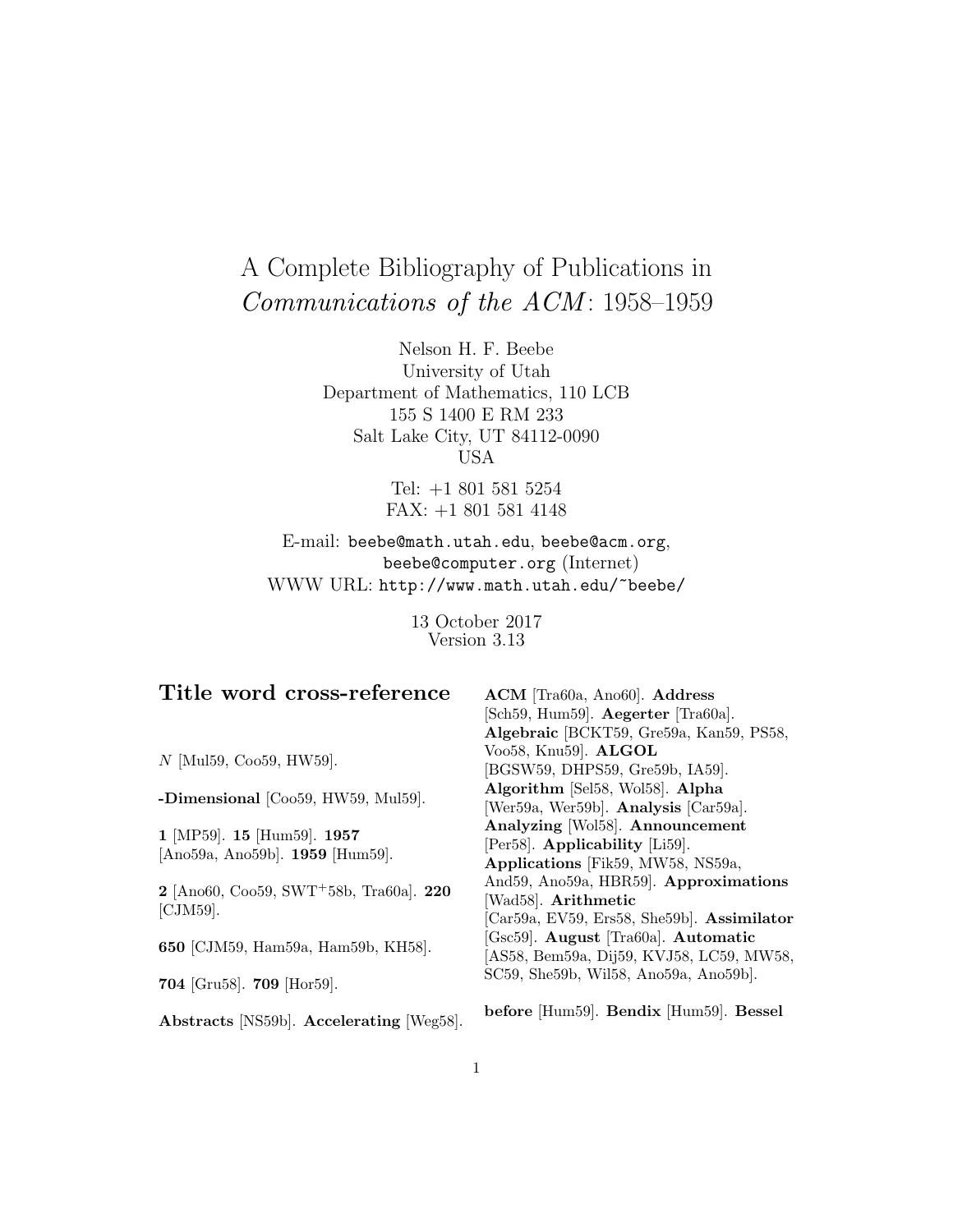[RR58]. **Binary** [Buc59, EV59, Hal58, Kau58, KH58, Li59, MSR60, Tar59]. **Binary-Search** [Hal58]. **Bounds** [RR58]. **Burroughs** [CJM59]. **Business** [Fik59, And59, Ano59a, Ano59b, HBR59].

**Calculating** [Bem58b]. **Calculational** [Sch59]. **Calculator** [KH58]. **Card** [Bem59c]. **center** [Tak59]. **Centers** [CPRS59]. **Central** [Bla59]. **Central-European** [Bla59]. **Changing** [SWT<sup>+</sup>58b, SWT<sup>+</sup>58a]. **Characteristic** [Wou59]. **Characters** [Bem59c]. **Chart** [FCC<sup>+</sup>59, Bri59]. **Charting** [Gan59]. **Check** [Sis58]. **Checklist** [Bem59b]. **Choice** [Buc59, MSR60]. **Code** [Bem59c, Gru58, NS59a]. **Code-Nundrums** [Gru58]. **codes** [NS59b]. **Coding** [AS58, She59b]. **coefficients** [LM59]. **Comm** [Tra60a]. **Command** [Kau58]. **Comment** [Tra60a]. **Comments** [Tra60b]. **Committee** [DHPS59, BGSW59]. **Communication**  $[Dij59, SWT+58b, SWT+58a].$ **Communications** [Ano60]. **Compiler** [Hor59, She59b]. **Compilers** [Car59b]. **Computation** [Bem58a, Sar59, Tra60b, Wil58, CPRS59]. **Computer** [Dij59, EV59, Kau58, Li59, MP59, MW58, Nad59, SC59, Weg59, Hum59, Knu59, Tak59, Van58]. **Computers** [Bla59, Fei59, LC59, Mul58, Sug58, ZA59]. **Computing** [Hol59, SC59, HBR59]. **Conception** [Li59]. **conference** [Hum59]. **Considerations** [CLMS59]. **Constraints** [Wer59a, Wer59b]. **Construction** [Aeg59, AG59, GIC59, Tra60a]. **control** [Ano59a, Ano59b]. **Convergence** [Weg58]. **Conversion** [Tar59]. **Corps** [LC59]. **Corrigendum** [Ano60, Wer59b]. **Counter** [KH58]. **Critical** [SC59]. **Curve** [Fik59, Gib58, How59, Les59].

[Fei59, Gsc59, Ano59a, Ano59b]. **December** [Ano59a, Ano59b]. **Decimal** [Buc59, Kau58, MSR60, Sis58, Tar59]. **Department** [MW58]. **Design** [Li59]. **designed** [Van58]. **Development** [LC59, Ano59a, Ano59b]. **developments** [Hum59]. **Diagrams** [Li59, Voo58]. **Differential** [Pow59]. **Digital** [LC59, MP59, Sug58]. **Dimensional** [Coo59, HW59, Les59, Mul59]. **Discretely** [EV59]. **Distributed** [Coo59, HW59]. **Division** [Gil59, Sar59, Tra60b].

**Eastern** [Nad59]. **Editor** [McC59, BBB59, BAP<sup>+</sup>59, CBC58, Car58, CKV58, Gal59, Per59a, Per59b, Sti58, VH58, WC58, Gor58, MSR60]. **Educational** [Hol59]. **Efficient** [Coo59, HW59]. **Elements** [MP59]. **Elimination** [Pow59]. **Empirical** [RR58]. **Engineers** [BCKT59]. **Equations** [Pow59, Wol59, LM59]. **Equivalence** [Ian58b]. **Error** [CR58, Car59a]. **Estimation** [Cho59, CR58]. **Europe** [Nad59]. **European** [Bla59]. **exchange** [Hum59]. **Extended** [Sch59]. **Extensions** [DHPS59]. **Extract** [Kau58]. **Extraction** [Sug58].

**Facility** [Hal58]. **Feasibility** [CLMS59]. **Feasible** [Bag59]. **Federal** [Ano59a, Ano59b]. **Ferrite** [MP59]. **Fields** [Fei59]. **find** [LM59]. **Fingers** [Buc59, MSR60]. **Fists** [Buc59, MSR60]. **Fitting** [Gib58, How59, Les59]. **Fixed** [Tar59]. **flexibility** [Van58]. **Flexible** [SC59]. **Floating** [Car59a]. **Flow** [FCC<sup>+</sup>59, Gan59, Voo58, Bri59]. **Flowcharts** [GIC59]. **Formulas** [Weg59]. **Formulation** [Voo58]. **FORTRAN** [She59b]. **Fraction** [Tar59]. **Function** [Kau58, Wol58]. **Functions** [Pow59, RR58].

**G** [Hum59]. **G-15** [Hum59]. **GAT** [AG59]. **General** [Hol58, MP59]. **Generalized**

**D** [Ano60]. **Data**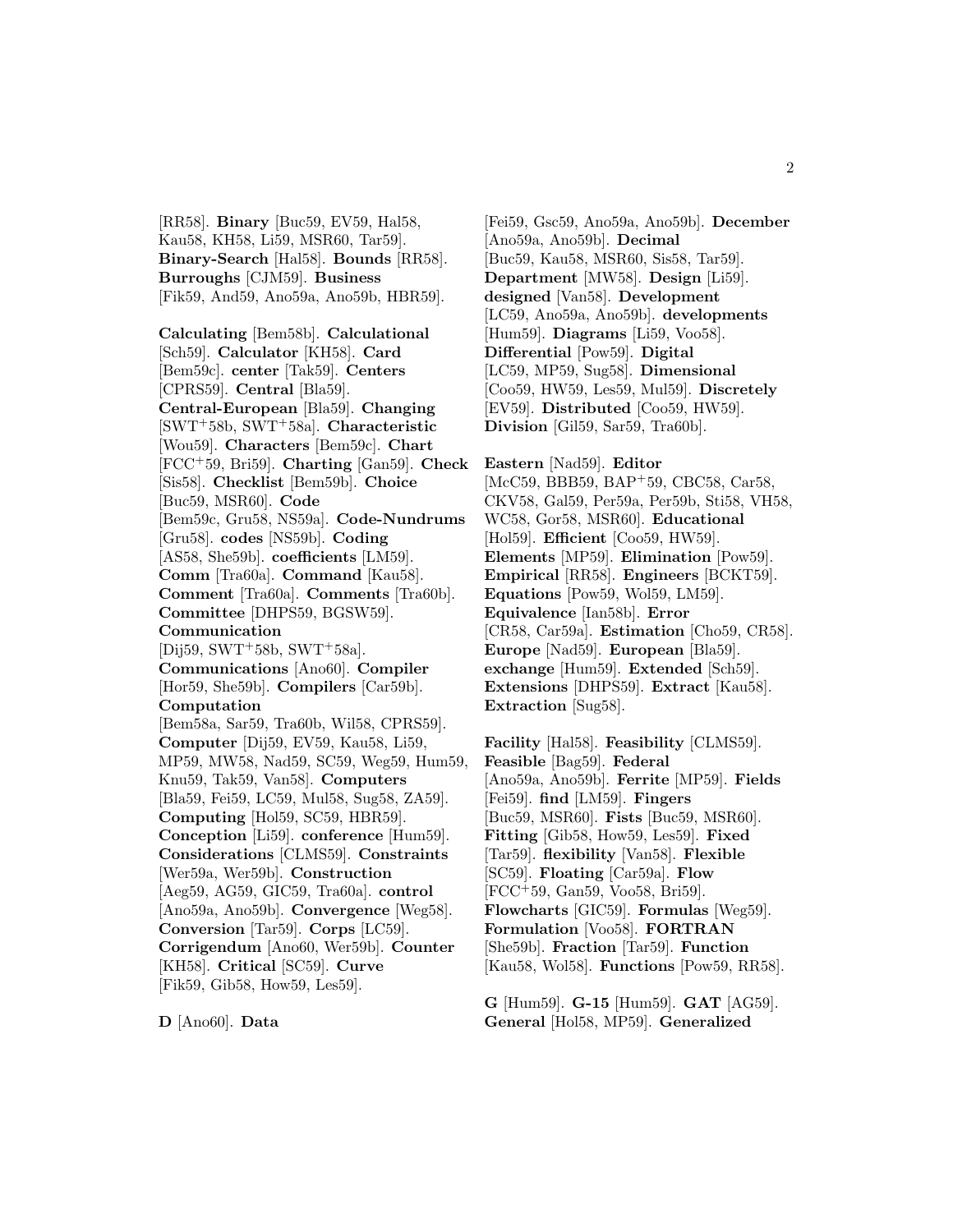[Bem59c]. **Generating** [Coo59, HW59, Mul59, RR58]. **Government** [Ano59a, Ano59b]. **Greenwald** [Ano60].

**Handling** [Ano60, Gre59c, Wil59]. **High** [And59, She59a]. **High-Speed** [And59, She59a].

**IBM** [CJM59, Gru58, Ham59a, Ham59b, Hor59, KH58, She59b]. **Identifiers** [Wil59]. **II** [Ano59a, Ham59b]. **III** [Ano59b]. **Impact** [Hum59]. **Implementation** [MW58]. **Improved** [Sis58]. **Indexing** [NS59a]. **input** [Van58]. **Inspection** [Mul58]. **Instructions** [Ano60, Gre59c]. **integrals** [HBR59]. **Intelligence** [Bem59b]. **Internal** [Wil59]. **International** [Gre59a, PS58]. **Interpretation** [IA59]. **Irwin** [Ano60]. **Iterative** [How59, Weg58].

**J** [Tra60a]. **J.E.I.D.A** [Tak59].

**keyboard** [Van58, Van58]. **Kutta** [CR58].

# **Language**

[BCKT59, Weg59, Wil59, Gre59a, PS58]. **Least** [Les59]. **Least-Squares** [Les59]. **LEM** [MP59]. **LEM-1** [MP59]. **Length** [EV59]. **Letter** [BAP<sup>+</sup>59, Gor58, McC59]. **Letters** [BBB59, CBC58, Car58, CKV58, Gal59, MSR60, Per59a, Per59b, Sti58, VH58, WC58]. **limited** [Knu59]. **Lincoln** [Van58]. **Linear** [Wer59a, Wer59b, LM59]. **List** [Car59b]. **List-Type** [Car59b]. **Logarithms** [Bem58b]. **Logic** [Li59, MW58]. **Logical** [Wol58]. **Logistic** [How59].

**M.** [Tra60a]. **Machine** [Bem58a, Gil59, Sch59]. **Machines** [SWT<sup>+</sup>58b, SWT<sup>+</sup>58a]. **Macro** [Ano60, Gre59c]. **Magnetic** [MP59]. **management** [Ano59a, Ano59b]. **Manipulation** [Gre59b]. **Mathematical**

[Gil59]. **Matrices** [Aeg59, Tra60a]. **Matrix** [Hor59, Ian58a]. **Mechanism** [Sch59]. **Memories** [Car59b]. **Method** [Bem58a, Bem58b, Coo59, HW59, How59, Mul59, Sar59, Tra60b, Wol59, Jee58]. **Methods** [Cor58]. **Micro** [GIC59]. **Micro-Flowcharts** [GIC59]. **Models** [Cho59]. **modification** [Jee58]. **Modifications** [Gre59a]. **Multi** [Les59]. **Multi-Dimensional** [Les59]. **Multiprogramming** [CLMS59].

**Need** [Sel58]. **Network** [CJM59]. **Newton** [Jee58]. **No** [Ano60, Coo59]. **Nonlinear** [Cho59, Wol59]. **NORC** [And59]. **Note** [Mul59, RR58]. **Notes** [Nad59]. **Nov** [Ano60]. **nuclear** [NS59b]. **Nundrums** [Gru58].

**Octal** [Li59]. **Operations** [Ers58, Kau58, BAP<sup>+</sup>59]. **Oracle** [Fik59]. **Oriented** [Weg59]. **Outlining** [Gan59].

**Paper** [Coo59, Tra60a, Tra60b]. **Parameter** [Cho59]. **Part** [SWT<sup>+</sup>58a, Ham59a, Ham59b, SWT<sup>+</sup>58b]. **Plotter** [Fik59]. **Point** [Car59a]. **Points** [Coo59, HW59, Mul59]. **Polynomial** [Les59, LM59]. **Possible** [Gre59a]. **Practical** [Wou59]. **Precision** [Tar59]. **Preliminary** [PS58]. **Previous** [Tra60a]. **Printer** [And59]. **Problem** [SWT<sup>+</sup>58b, SWT<sup>+</sup>58a]. **Problems** [Wou59]. **Procedure** [Gil59, She59a]. **Procedures** [Mul58, CR58]. **Processes** [Weg58]. **Processing** [Fei59, Ano59a, Ano59b]. **Processors** [Wil59]. **Produce** [Wol58]. **Program** [Hol59, Ian58b, Ian58a]. **Programmed** [KH58]. **Programming** [Bag59, Bem59b, Ers58, Hol58, LC59, Sch59, SWT<sup>+</sup>58b, Bem59a, KVJ58, SWT<sup>+</sup>58a]. **Programs** [Cor58, Ham59a, Ham59b]. **progress** [Ano59a, Ano59b]. **Proposal** [Bag59, Bem59c, Con58]. **Proposed** [Bri59,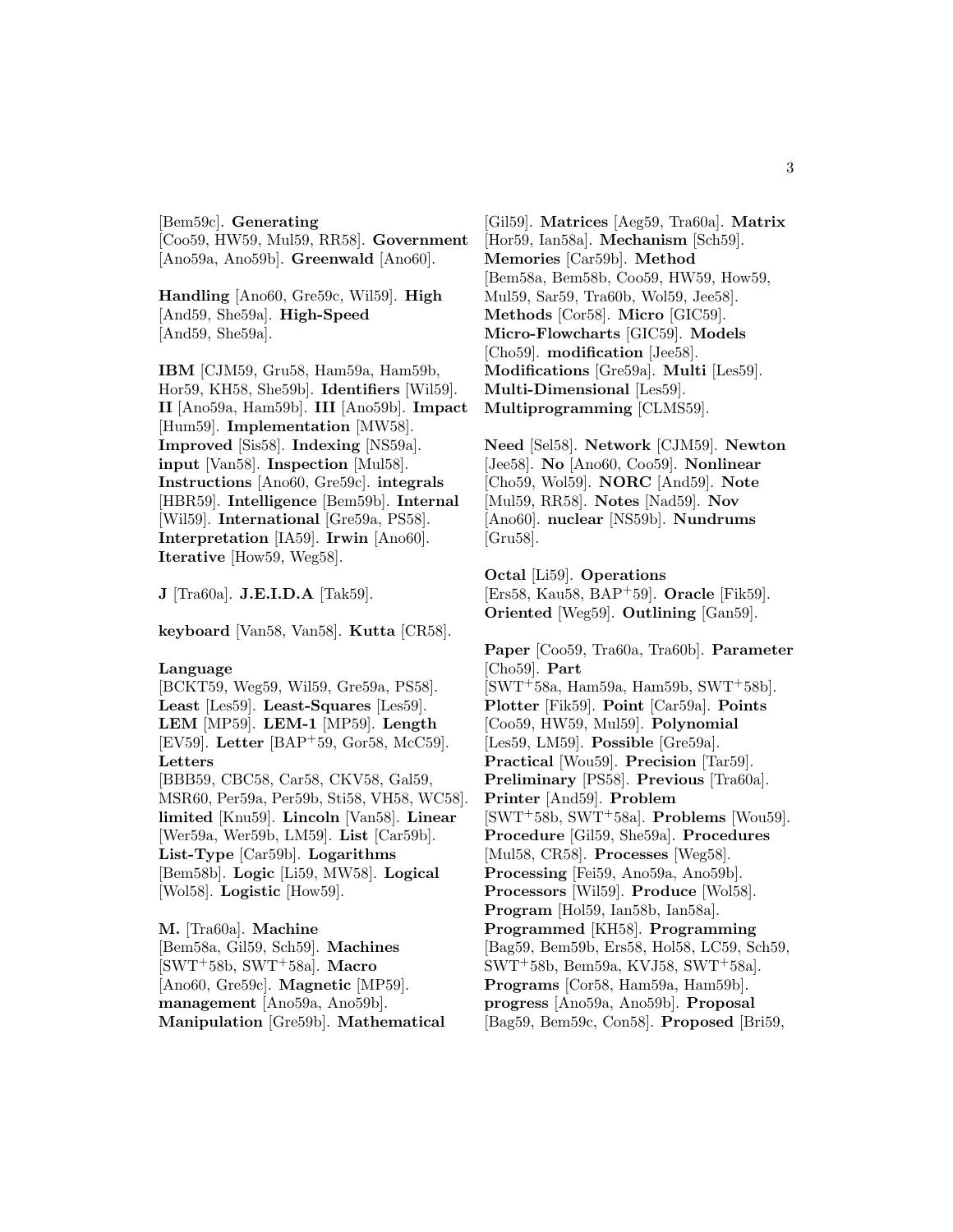$FCC+59$ , IA59, SWT+58b, SWT+58a]. **Purpose** [Hol58, MP59].

**Queue** [CJM59].

**radiation** [HBR59]. **reactor** [NS59b]. **Real** [Gsc59]. **Recommendations** [BGSW59]. **Recursive** [Car59b, Gib58]. **Redundancy** [Sis58]. **Register** [NS59a]. **Related** [Fei59]. **Remarks** [Coo59, Gre59b, Wou59]. **Repeated** [Sug58]. **Report** [DHPS59, PS58]. **Representation** [Buc59, MSR60]. **Request** [Cor58]. **Research** [LC59, Nad59, BAP<sup>+</sup>59]. **Role** [Fei59]. **Root** [Bem58a, Wad58]. **Roots** [Sar59, Sug58, Tra60b]. **Rotational** [SC59]. **routine** [LM59]. **RUNCIBLE** [Knu59]. **Runge** [CR58]. **Russian** [ZA59].

**SALE** [BCKT59]. **Schemes** [Ian58b, Ian58a]. **Scientific** [And59, Ano59a, Fik59, HBR59]. **Search** [Hal58]. **Secant** [Jee58, Wol59]. **September** [Hum59]. **Serial** [EV59]. **Set** [Aeg59, Tra60a]. **Shafts** [SC59]. **SHARE** [BGSW59]. **Shift** [NS59a]. **Shift-Register** [NS59a]. **Signal** [LC59]. **Simple** [AS58, Cho59, BCKT59]. **Simulator** [CJM59]. **Simultaneous** [Wol59, LM59]. **Size** [MP59]. **Small** [MP59]. **Solution**  $[SWT<sup>+</sup>58b, Wou59, LM59, SWT<sup>+</sup>58a].$ **Some** [Nad59]. **Sorting** [She59a]. **Soviet** [CPRS59]. **Special** [Pow59]. **Speed** [And59, She59a]. **Speeds** [SC59]. **Sphere** [Coo59, HW59]. **Spheres** [Mul59]. **Square** [Bem58a, Sar59, Tra60b, Wad58]. **Square-Root** [Bem58a, Wad58]. **Squares** [Les59]. **Standard** [FCC<sup>+</sup>59, Bri59]. **Standards** [Bri59]. **Statements** [Wol58]. **Statistical** [Ham59a, Ham59b]. **STRETCH** [CLMS59]. **Sub** [DHPS59]. **Sub-Committee** [DHPS59]. **Subroutine** [Bem58b]. **Subscripting** [Car59b]. **Substitute** [Gan59]. **Subtractions** [Sug58].

**Surface** [Coo59, HW59]. **Survey** [Ano59b, Ano59a]. **Symbol** [Gre59b]. **Symbols** [FCC<sup>+</sup>59, Wil59, Bri59]. **System** [Bag59, Wer59a, Wer59b, She59b]. **Systems** [AS58, Bem59b, Hol58, Ano59a, Ano59b, Bem59a, KVJ58].

**Table** [Wol58]. **Tables** [Hal58, Wil58]. **Tape** [Hor59]. **Technique** [Ano60, Gib58, Gre59c, SC59]. **Test** [Aeg59, Tra60a]. **Their** [Li59]. **Time** [Gsc59]. **Transformation** [Ian58b, Wer59a, Wer59b]. **translation** [Knu59]. **Translator** [Kan59, She59b]. **Translators** [AG59]. **trend** [Ano59a, Ano59b]. **Truth** [Kau58, Wol58]. **Truth-Function** [Kau58]. **Two** [Wad58]. **Type** [Car59b, KH58]. **typewriter** [Van58].

**U.S.** [ZA59]. **UNCOL** [Con58]. **Uniformly** [Coo59, HW59, Mul59]. **Union** [CPRS59]. **University** [Fei59]. **Unusual** [MW58]. **Use** [Mul58, Ano59a, Ano59b]. **users** [Hum59]. **Using** [MP59, Sar59, Tra60b].

**Value** [Wou59]. **Variable** [EV59, Hal58]. **Variable-Width** [Hal58]. **Vector** [Wer59a, Wer59b]. **Visit** [CPRS59, ZA59].

**Width** [Hal58]. **Without** [Sar59, Tra60b]. **Word** [EV59].

# **References**

#### **Aegerter:1959:CST**

[Aeg59] M. J. Aegerter. Construction of a set of test matrices. Communications of the ACM, 2 (8):10–12, August 1959. CO-DEN CACMA2. ISSN 0001-0782 (print), 1557-7317 (electronic).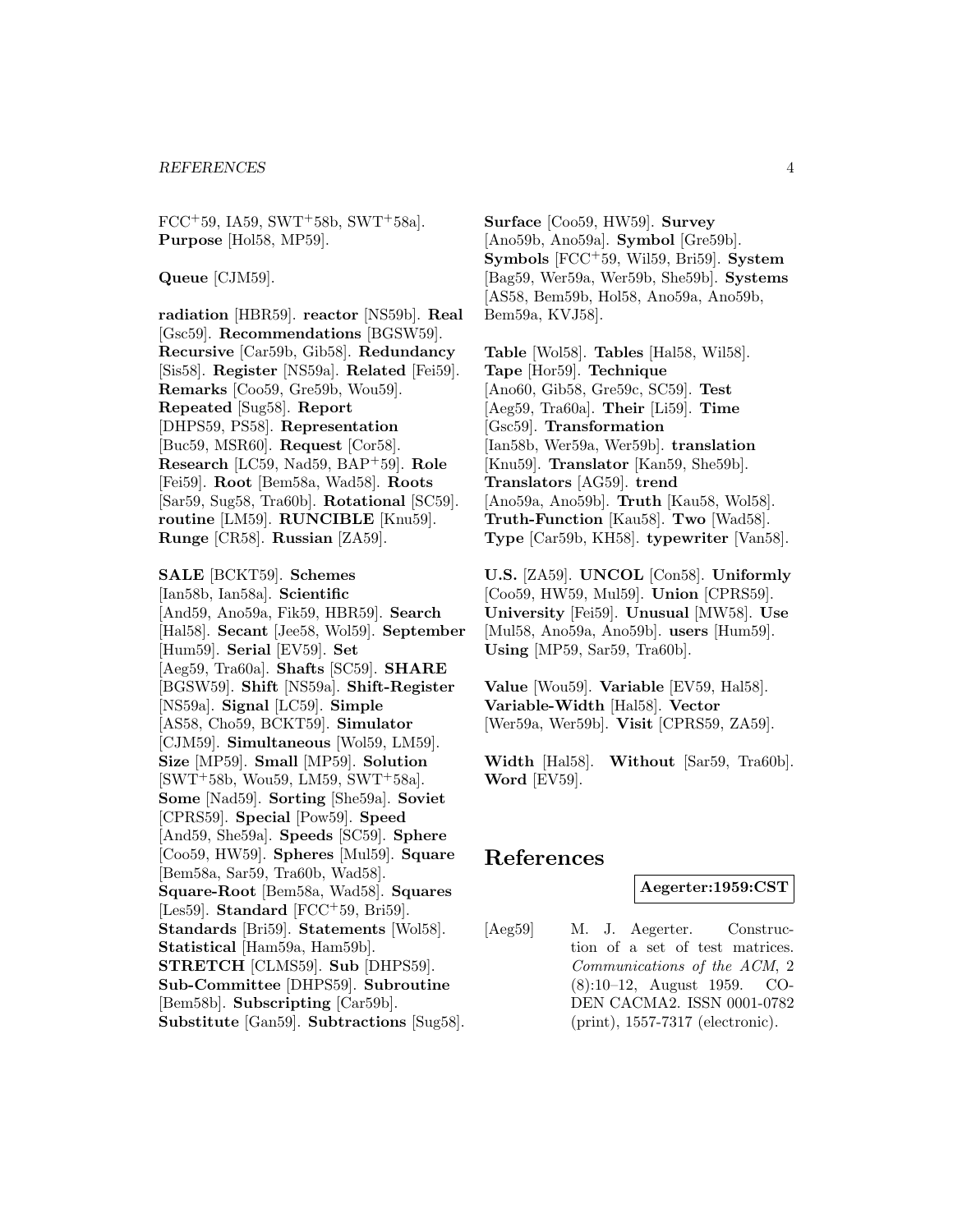# **Arden:1959:GCT**

[AG59] Bruce W. Arden and R. Graham. On GAT and the construction of translators. Communications of the ACM,  $2(7):24-26$ , July 1959. CODEN CACMA2. ISSN 0001-0782 (print), 1557- 7317 (electronic).

#### **Anderson:1959:NHS**

[And59] William H. Anderson. Scientific and business applications: NORC high-speed printer. Communications of the ACM, 2(6): 25–26, June 1959. CODEN CACMA2. ISSN 0001-0782 (print), 1557-7317 (electronic).

#### **Anonymous:1959:SBA**

[Ano59a] Anonymous. Scientific and business applications: survey of progress and trend of development and use of automatic data processing in business and management control systems of the Federal Government, as of December  $1957 - II$ . Communications of the ACM,  $2(5):17-20$ , May 1959. CODEN CACMA2. ISSN 0001-0782 (print), 1557- 7317 (electronic).

#### **Anonymous:1959:SPT**

[Ano59b] Anonymous. Survey of progress and trend of development and use of automatic data processing in business and management control systems of the Federal Government, as of December 1957 — III. Communications of the ACM, 2 (9):34–43, September 1959. CO-DEN CACMA2. ISSN 0001-0782 (print), 1557-7317 (electronic).

# **Anonymous:1960:CTH**

[Ano60] Anonymous. Corrigendum: "A Technique for Handling Macro Instructions", by Irwin D. Greenwald, Communications ACM **2**, No. 11 (Nov. 1959). Communications of the ACM, 3(2):75, February 1960. CODEN CACMA2. ISSN 0001-0782 (print), 1557- 7317 (electronic). See [Gre59c].

# **Adams:1958:SAC**

[AS58] Eldridge S. Adams, Jr. and Stewart I. Schlesinger. Simple automatic coding systems. Communications of the ACM,  $1(7):5-9$ , July 1958. CODEN CACMA2. ISSN 0001-0782 (print), 1557- 7317 (electronic).

# **Bagley:1959:PFP**

[Bag59] Philip R. Bagley. Proposal for a feasible programming system. Communications of the ACM, 2 (8):7–10, August 1959. CO-DEN CACMA2. ISSN 0001-0782 (print), 1557-7317 (electronic).

#### **Brothers:1959:LEO**

[BAP<sup>+</sup>59] LeRoy A. Brothers, Paul Armer, Millard H. Perstein, Dan C. Wilkins, P. A. Zaphyr, M. J. R. Healy, H. M. Lieberstein, and Bruce Gilchrist. Letter to the editor of operations research. Communications of the ACM, 2 (1):4–5, January 1959. CO-DEN CACMA2. ISSN 0001-0782 (print), 1557-7317 (electronic).

#### **Bemer:1959:LE**

[BBB59] R. W. Bemer, Walter F. Bauer, and Philip R. Bagley. Let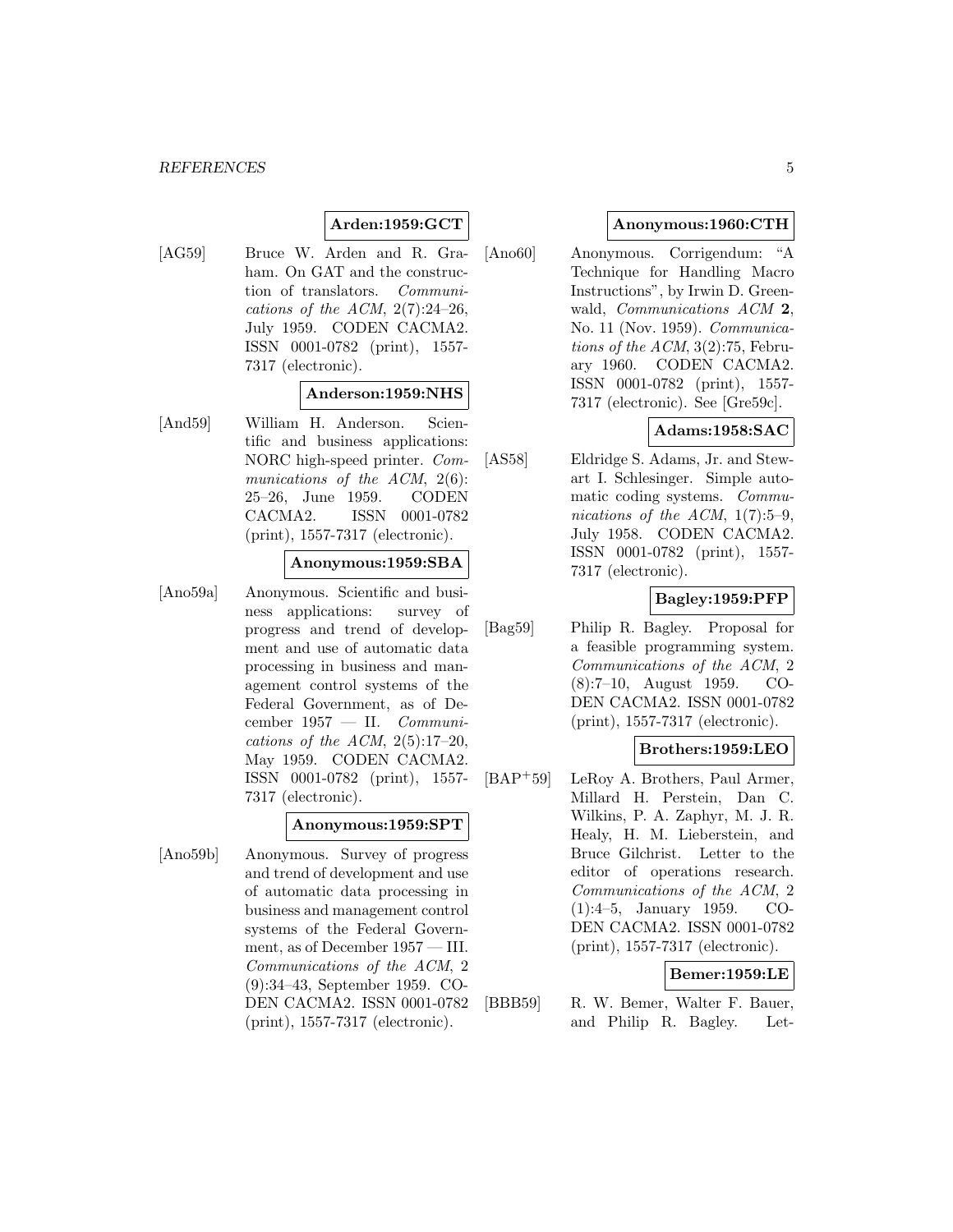ters to the editor. Communications of the ACM,  $2(1):2-3$ , January 1959. CODEN CACMA2. ISSN 0001-0782 (print), 1557- 7317 (electronic).

# **Brittenham:1959:SSA**

[BCKT59] W. R. Brittenham, K. Clark, G. Kuss, and H. Thompson. SALE, a Simple Algebraic Language for Engineers. Communications of the ACM, 2(10): 22–24, October 1959. CO-DEN CACMA2. ISSN 0001-0782 (print), 1557-7317 (electronic).

#### **Bemer:1958:MMS**

[Bem58a] Robert W. Bemer. A machine method for square-root computation. Communications of the ACM, 1(1):6–7, January 1958. CODEN CACMA2. ISSN 0001- 0782 (print), 1557-7317 (electronic).

#### **Bemer:1958:SMC**

[Bem58b] Robert W. Bemer. A subroutine method for calculating logarithms. Communications of the ACM, 1(5):5–8, May 1958. CO-DEN CACMA2. ISSN 0001-0782 (print), 1557-7317 (electronic).

#### **Bemer:1959:APS**

[Bem59a] Robert W. Bemer. Automatic programming systems. Communications of the ACM, 2(5):16, May 1959. CODEN CACMA2. ISSN 0001-0782 (print), 1557- 7317 (electronic).

# **Bemer:1959:CIP**

[Bem59b] Robert W. Bemer. A checklist of intelligence for programming systems. Communications of the ACM, 2(3):8–13, March 1959. CODEN CACMA2. ISSN 0001- 0782 (print), 1557-7317 (electronic).

# **Bemer:1959:PGC**

[Bem59c] Robert W. Bemer. A proposal for a generalized card code for 256 characters. Communications of the ACM,  $2(9):19-23$ , September 1959. CODEN CACMA2. ISSN 0001-0782 (print), 1557- 7317 (electronic).

#### **Bratman:1959:RSA**

[BGSW59] Harvy Bratman, Julien Green, John Stockman, and Albert R. Watson. Recommendations of the SHARE ALGOL Committee. Communications of the ACM, 2 (10):25–26, October 1959. CO-DEN CACMA2. ISSN 0001-0782 (print), 1557-7317 (electronic).

#### **Blachman:1959:CEC**

[Bla59] Nelson M. Blachman. Central-European computers. Communications of the ACM, 2(9): 14–18, September 1959. CO-DEN CACMA2. ISSN 0001-0782 (print), 1557-7317 (electronic).

#### **Bright:1959:SPS**

[Bri59] H. S. Bright. Standards: Proposed standard flow chart symbols. Communications of the ACM, 2(10):17, October 1959.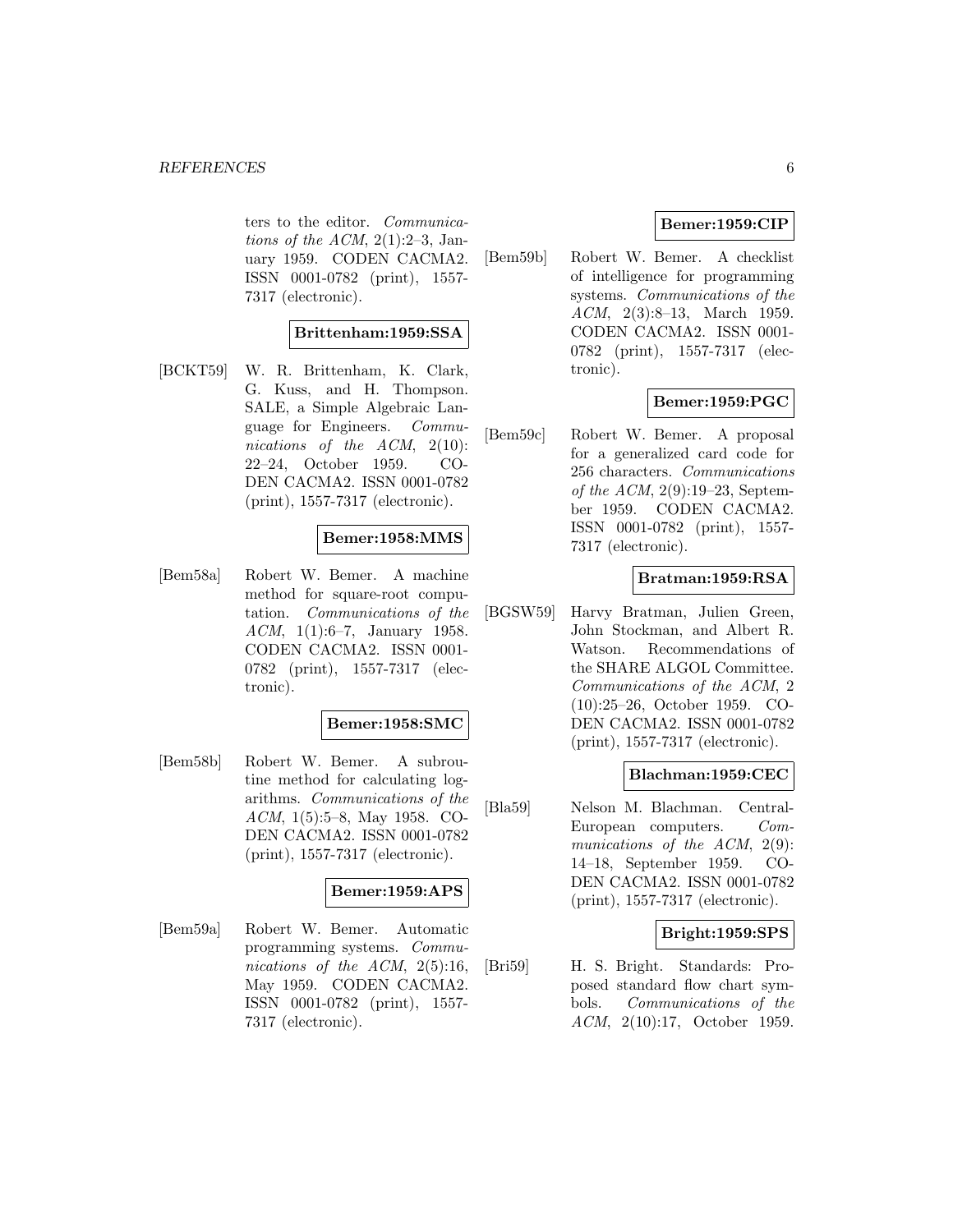CODEN CACMA2. ISSN 0001- 0782 (print), 1557-7317 (electronic).

# **Buchholz:1959:FFC**

[Buc59] Wilfried Buchholz. Fingers or fists? (the choice of decimal or binary representation). Communications of the ACM, 2(12): 3–11, December 1959. CO-DEN CACMA2. ISSN 0001-0782 (print), 1557-7317 (electronic). See letters [MSR60].

# **Carr:1958:LE**

[Car58] John W. Carr, III. Letters to the editor. Communications of the ACM, 1(11):3, November 1958. CODEN CACMA2. ISSN 0001- 0782 (print), 1557-7317 (electronic).

#### **Carr:1959:EAF**

[Car59a] John W. Carr, III. Error analysis in floating point arithmetic. Communications of the ACM, 2(5):10–15, May 1959. CO-DEN CACMA2. ISSN 0001-0782 (print), 1557-7317 (electronic).

# **Carr:1959:RSC**

[Car59b] John W. Carr III. Recursive subscripting compilers and listtype memories. Communications of the  $ACM$ ,  $2(2):4-6$ , February 1959. CODEN CACMA2. ISSN 0001-0782 (print), 1557- 7317 (electronic).

#### **Carlson:1958:LE**

[CBC58] Walter M. Carlson, Roger L. Boyell, and B. Conway. Letters to the editor. Communi-

cations of the ACM,  $1(8):2$ , August 1958. CODEN CACMA2. ISSN 0001-0782 (print), 1557- 7317 (electronic).

# **Chow:1959:PES**

[Cho59] Wen M. Chow. Parameter estimation for simple nonlinear models. Communications of the ACM, 2(7):28–29, July 1959. CO-DEN CACMA2. ISSN 0001-0782 (print), 1557-7317 (electronic).

# **Conway:1959:QNS**

[CJM59] Richard W. Conway, B. M. Johnson, and William L. Maxwell. A queue network simulator for the IBM 650 and Burroughs 220. Communications of the ACM, 2 (12):20–23, December 1959. CO-DEN CACMA2. ISSN 0001-0782 (print), 1557-7317 (electronic).

#### **Correll:1958:LE**

[CKV58] Quentin Correll, Otto Matty Khodr, and Alexander Vanderburgh, Jr. Letters to the editor. Communications of the ACM, 1(7):2–3, July 1958. CO-DEN CACMA2. ISSN 0001-0782 (print), 1557-7317 (electronic).

# **Codd:1959:MSF**

[CLMS59] E. F. Codd, E. S. Lowry, E. Mc-Donough, and Casper A. Scalzi. Multiprogramming STRETCH: Feasibility considerations. Communications of the ACM, 2(11): 13–17, November 1959. CO-DEN CACMA2. ISSN 0001-0782 (print), 1557-7317 (electronic).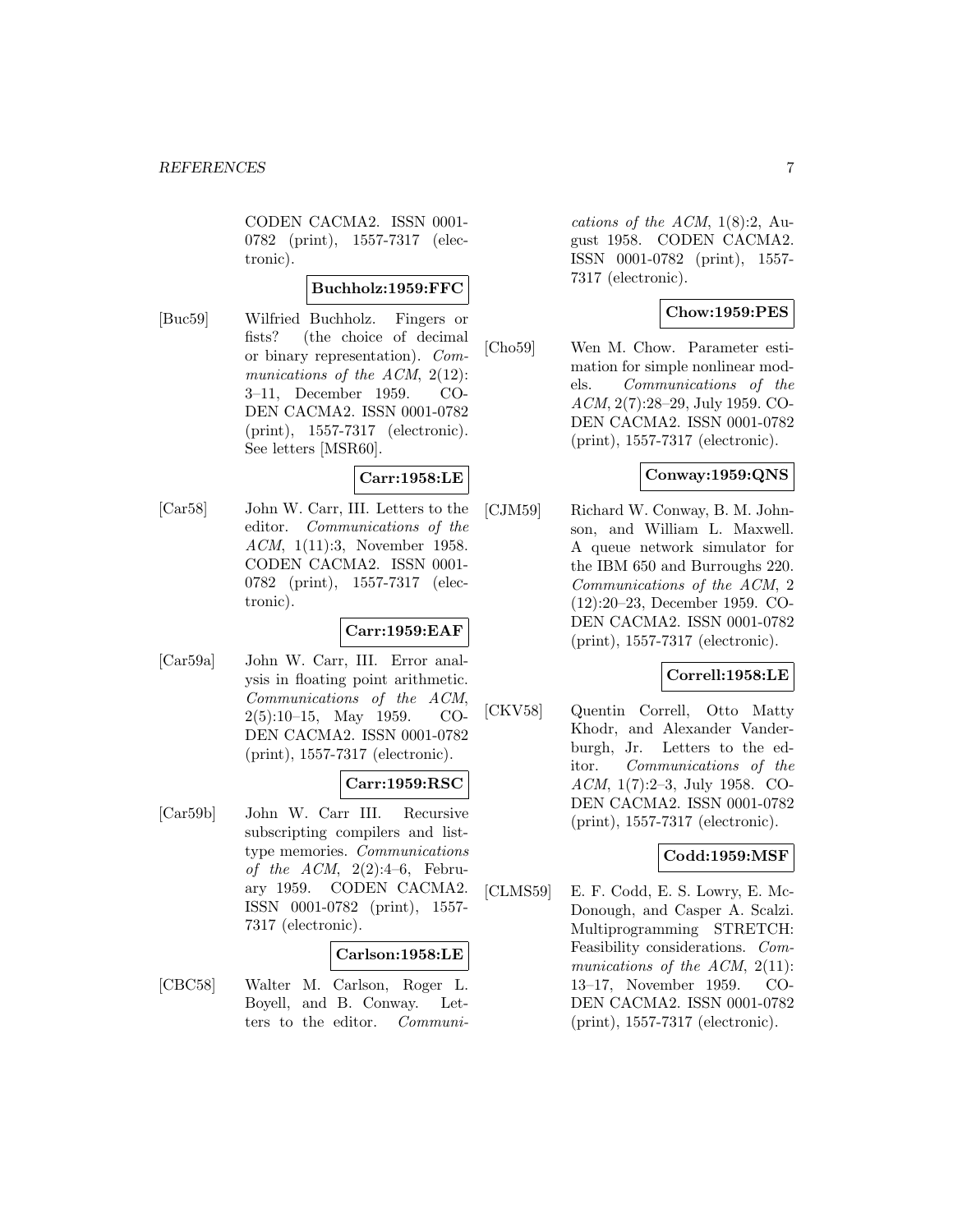#### **Conway:1958:PU**

[Con58] Melvin E. Conway. Proposal for an UNCOL. Communications of the ACM,  $1(10):5-8$ , October 1958. CODEN CACMA2. ISSN 0001-0782 (print), 1557- 7317 (electronic).

#### **Cook:1959:RRP**

[Coo59] J. M. Cook. Remarks on a recent paper: "An Efficient Method for Generating Uniformly Distributed Points on the Surface of an n-Dimensional Sphere" (**2**, No. 4 (1959), 17). Communications of the ACM,  $2(10):26$ , October 1959. CODEN CACMA2. ISSN 0001-0782 (print), 1557- 7317 (electronic). See [HW59].

### **Corley:1958:RMP**

[Cor58] Henry P. T. Corley. Request for methods or programs. Communications of the ACM,  $1(4):9-11$ , April 1958. CODEN CACMA2. ISSN 0001-0782 (print), 1557- 7317 (electronic).

#### **Carr:1959:VCC**

[CPRS59] John W. Carr III, Alan J. Perlis, James E. Robertson, and Norman R. Scott. A visit to Computation Centers in the Soviet Union. Communications of the ACM, 2(6):8–20, June 1959. CO-DEN CACMA2. ISSN 0001-0782 (print), 1557-7317 (electronic).

# **Call:1958:EER**

[CR58] Dickson H. Call and Roy F. Reeves. Error estimation in

Runge–Kutta procedures. Communications of the ACM,  $1(9)$ : 7–8, September 1958. CO-DEN CACMA2. ISSN 0001-0782 (print), 1557-7317 (electronic).

# **Dijkstra:1959:ASC**

[DHPS59] Edsger W. Dijkstra, W. Heise, Alan J. Perlis, and K. Samelson. ALGOL sub-committee report — extensions. Communications of the ACM,  $2(9):24-??$ , ???? 1959. CODEN CACMA2. ISSN 0001-0782 (print), 1557- 7317 (electronic).

# **Dijkstra:1959:CACb**

[Dij59] Edsger W. Dijkstra. Communication with an automatic computer. Communications of the ACM, 2 (9):24, September 1959. CO-DEN CACMA2. ISSN 0001-0782 (print), 1557-7317 (electronic).

### **Ershov:1958:PAO**

[Ers58] Andrei P. Ershov. On programming of arithmetic operations. Communications of the ACM, 1(8):3–6, August 1958. CO-DEN CACMA2. ISSN 0001-0782 (print), 1557-7317 (electronic).

# **Ercoli:1959:BAD**

[EV59] Paolo Ercoli and Roberto Vacca. Binary arithmetic for discretely variable word length in a serial computer. Communications of the ACM, 2(4):13–15, April 1959. CODEN CACMA2. ISSN 0001- 0782 (print), 1557-7317 (electronic).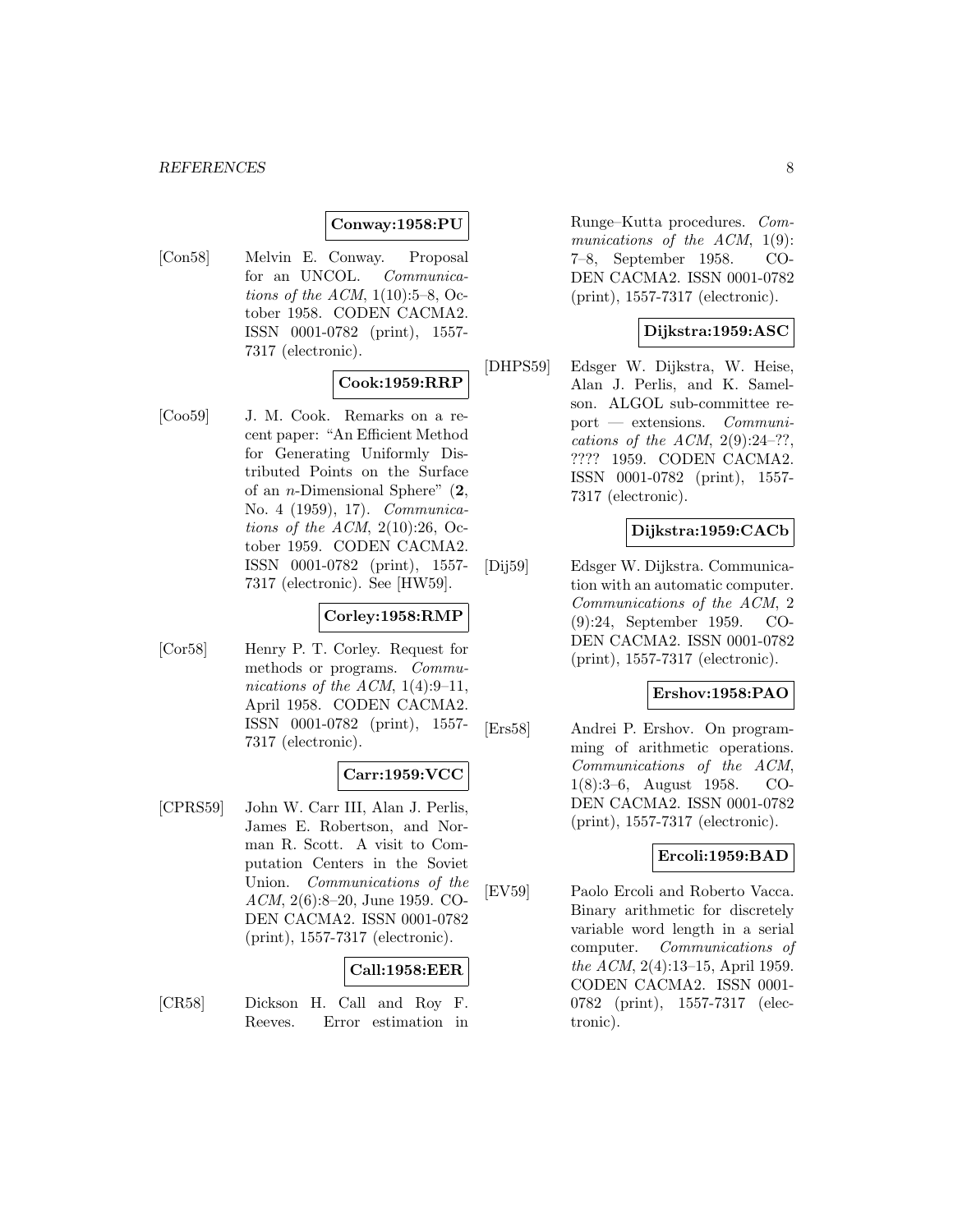# **Fritz:1959:PSF**

[FCC<sup>+</sup>59] W. Barkley Fritz, Marion Campbell, Webb T. Comfort, Frank Engel, Millard H. Perstein, and Joseph H. Wegstein. Proposed standard flow chart symbols. Communications of the ACM, 2 (10):17–18, October 1959. CO-DEN CACMA2. ISSN 0001-0782 (print), 1557-7317 (electronic).

# **Fein:1959:RUC**

[Fei59] Louis Fein. The role of the University in computers, data processing and related fields. Communications of the ACM, 2(9): 7–14, September 1959. CO-DEN CACMA2. ISSN 0001-0782 (print), 1557-7317 (electronic).

# **Fike:1959:SBA**

[Fik59] C. T. Fike. Scientific and business applications: ORACLE curve plotter. Communications of the ACM, 2(10):38–39, October 1959. CODEN CACMA2. ISSN 0001-0782 (print), 1557- 7317 (electronic).

# **Galler:1959:LE**

[Gal59] Bernard A. Galler. Letters to the editor. Communications of the ACM, 2(4):6–9, April 1959. CO-DEN CACMA2. ISSN 0001-0782 (print), 1557-7317 (electronic).

#### **Gant:1959:FOS**

[Gan59] W. T. Gant. Flow outlining A substitute for flow charting. Communications of the ACM, 2 (11):17, November 1959. CO-DEN CACMA2. ISSN 0001-0782 (print), 1557-7317 (electronic).

# **Giblin:1958:RCF**

[Gib58] John Giblin. Recursive curve fitting technique. Communications of the ACM,  $1(8):10-11$ , August 1958. CODEN CACMA2. ISSN 0001-0782 (print), 1557- 7317 (electronic).

# **Gorn:1959:CMF**

[GIC59] Saul Gorn, P. Z. Ingerman, and J. B. Crozier. On the construction of micro-flowcharts. Communications of the ACM, 2(10): 27–31, October 1959. CO-DEN CACMA2. ISSN 0001-0782 (print), 1557-7317 (electronic).

#### **Gilman:1959:MPM**

[Gil59] R. E. Gilman. A mathematical procedure for machine division. Communications of the ACM, 2 (4):10–12, April 1959. CO-DEN CACMA2. ISSN 0001-0782 (print), 1557-7317 (electronic).

#### **Gorn:1958:LE**

[Gor58] Saul Gorn. Letter to the Editor. Communications of the ACM, 1(1):1, January 1958. CO-DEN CACMA2. ISSN 0001-0782 (print), 1557-7317 (electronic).

#### **Green:1959:PMI**

[Gre59a] Julien Green. Possible modifications to the International Algebraic Language. Communications of the ACM,  $2(2):6$ 8, February 1959. CODEN CACMA2. ISSN 0001-0782 (print), 1557-7317 (electronic).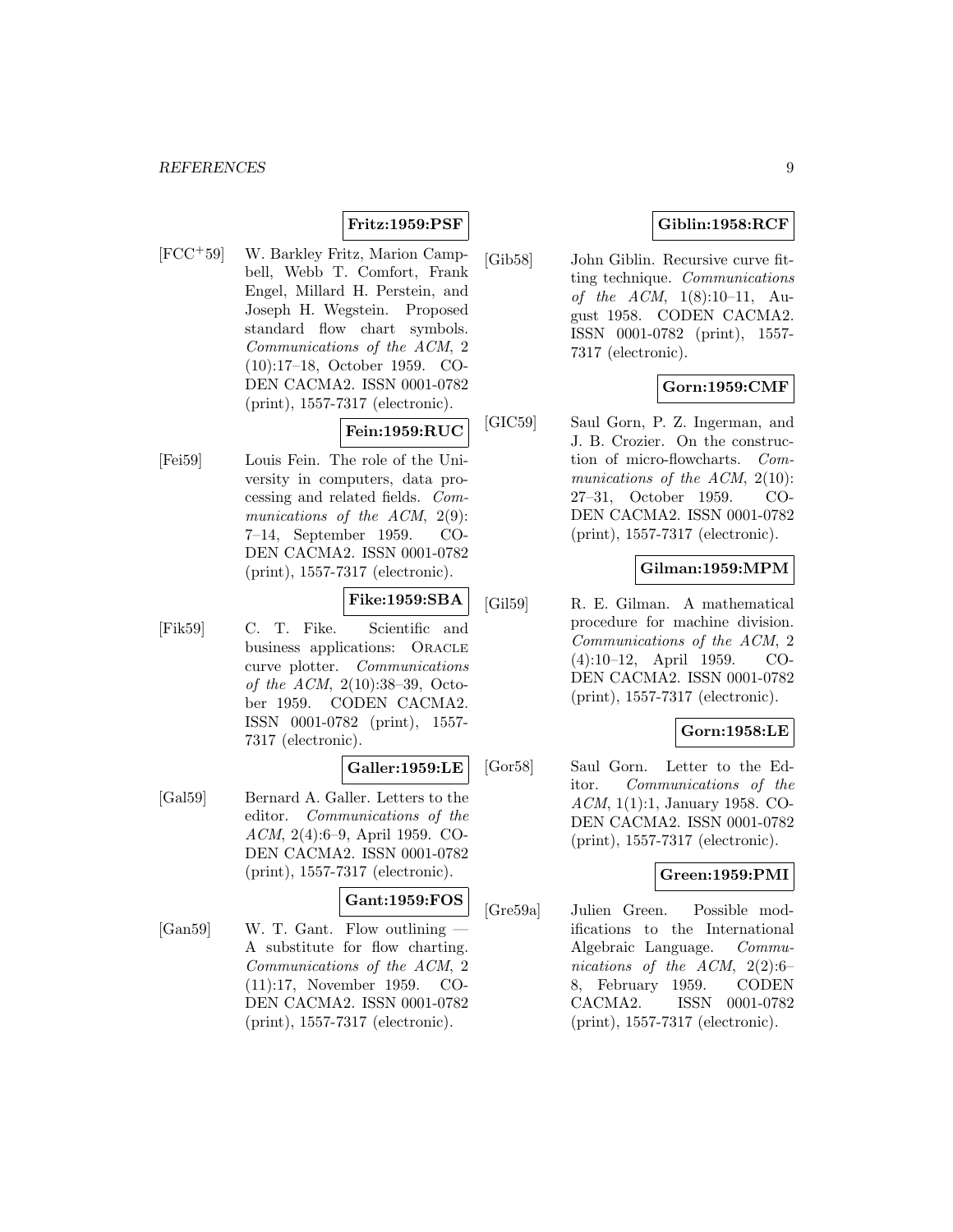#### *REFERENCES* 10

# **Green:1959:RAS**

[Gre59b] Julien Green. Remarks on AL-GOL and symbol manipulation. Communications of the ACM, 2 (9):25–27, September 1959. CO-DEN CACMA2. ISSN 0001-0782 (print), 1557-7317 (electronic).

### **Greenwald:1959:THM**

[Gre59c] Irwin D. Greenwald. A technique for handling macro instructions. Communications of the ACM, 2 (11):21–22, November 1959. CO-DEN CACMA2. ISSN 0001-0782 (print), 1557-7317 (electronic). See corrigendum [Ano60].

#### **Grumette:1958:ICN**

[Gru58] Murray Grumette. IBM 704 code-nundrums. Communications of the  $ACM$ ,  $1(3):3-4$ , March 1958. CODEN CACMA2. ISSN 0001-0782 (print), 1557- 7317 (electronic).

#### **Gschwind:1959:RTD**

[Gsc59] Hans W. Gschwind. A real time data assimilator. Communications of the  $ACM$ ,  $2(7):33-36$ , July 1959. CODEN CACMA2. ISSN 0001-0782 (print), 1557- 7317 (electronic).

#### **Halpern:1958:VWT**

[Hal58] Mark Halpern. Variable-width tables with binary-search facility. Communications of the ACM, 1 (2):1–3, February 1958. CO-DEN CACMA2. ISSN 0001-0782 (print), 1557-7317 (electronic).

#### **Hamblen:1959:SPIa**

[Ham59a] John W. Hamblen. Statistical programs for the IBM 650 — Part I. Communications of the ACM, 2(8):13–18, August 1959. CO-DEN CACMA2. ISSN 0001-0782 (print), 1557-7317 (electronic).

#### **Hamblen:1959:SPIb**

[Ham59b] John W. Hamblen. Statistical programs for the IBM 650 — Part II. Communications of the ACM, 2(10):32–37, October 1959. CO-DEN CACMA2. ISSN 0001-0782 (print), 1557-7317 (electronic).

# **Hansen:1959:SBA**

[HBR59] R. C. Hansen, L. L. Bailin, and R. W. Rutishauser. Scientific and business applications: on computing radiation integrals. Communications of the ACM, 2(2): 28–31, February 1959. CO-DEN CACMA2. ISSN 0001-0782 (print), 1557-7317 (electronic).

#### **Holt:1958:GPP**

[Hol58] Anatol W. Holt. General purpose programming systems. Communications of the ACM,  $1(5):7-9$ , May 1958. CODEN CACMA2. ISSN 0001-0782 (print), 1557- 7317 (electronic).

#### **Hollingsworth:1959:EPC**

[Hol59] Jack Hollingsworth. An educational program in computing. Communications of the ACM, 2(8):6, August 1959. CO-DEN CACMA2. ISSN 0001-0782 (print), 1557-7317 (electronic).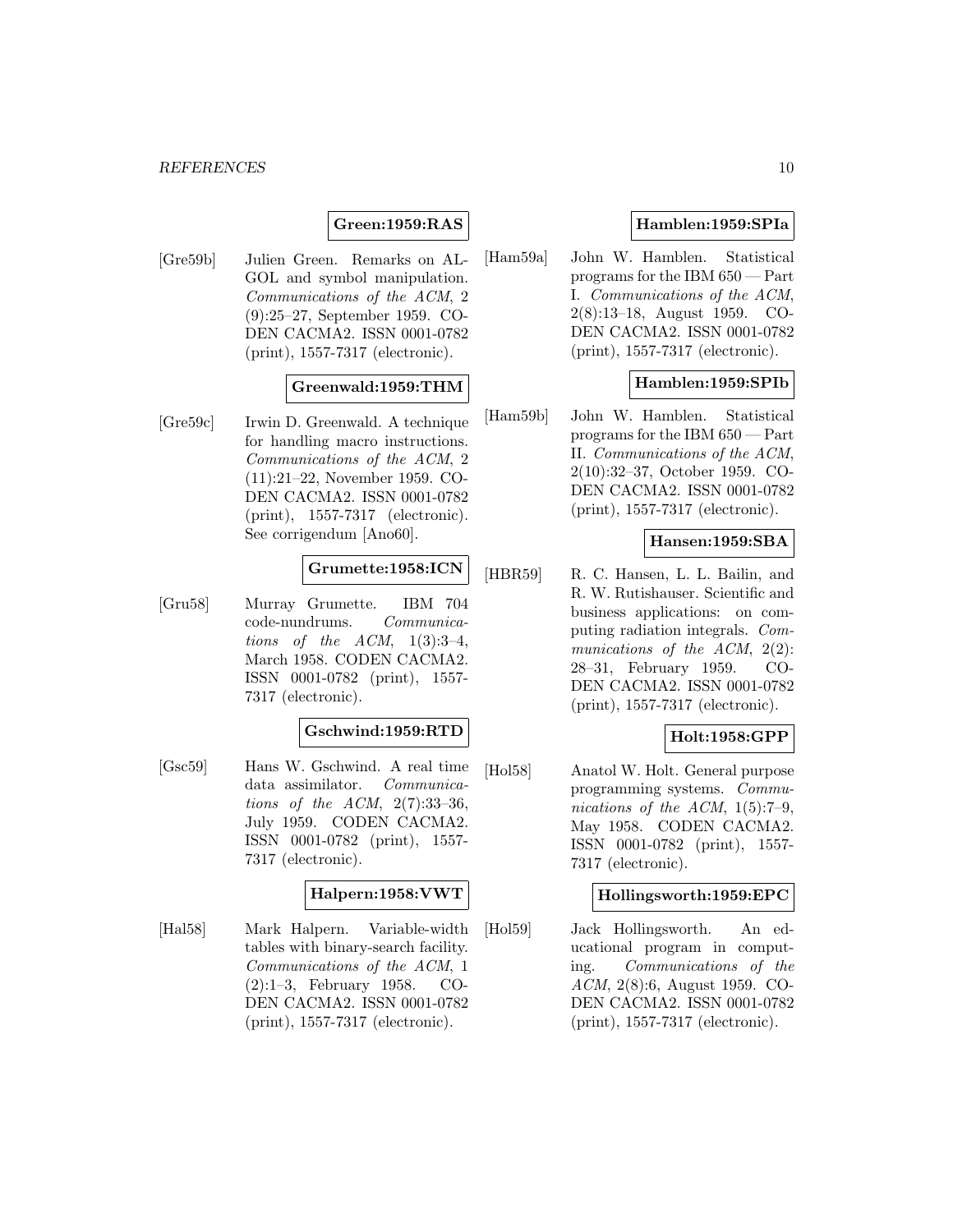#### *REFERENCES* 11

#### **Hornick:1959:ITM**

[Hor59] Scot D. Hornick. IBM 709 tape matrix compiler. Communications of the ACM, 2(9): 31–32, September 1959. CO-DEN CACMA2. ISSN 0001-0782 (print), 1557-7317 (electronic).

#### **Howell:1959:IMF**

[How59] John R. Howell. An iterative method for fitting the logistic curve. Communications of the ACM, 2(3):5–6, March 1959. CO-DEN CACMA2. ISSN 0001-0782 (print), 1557-7317 (electronic).

#### **Humphrey:1959:ICD**

[Hum59] Stanley M. Humphrey. Impact of computer developments: an address before the Bendix G-15 users exchange conference, September 17, 1959. Communications of the ACM, 2(12): 16–19, December 1959. CO-DEN CACMA2. ISSN 0001-0782 (print), 1557-7317 (electronic).

# **Hicks:1959:EMG**

[HW59] J. S. Hicks and R. F. Wheeling. An efficient method for generating uniformly distributed points on the surface of an ndimensional sphere. Communications of the ACM,  $2(4):17-19$ , April 1959. CODEN CACMA2. ISSN 0001-0782 (print), 1557- 7317 (electronic). See remarks [Coo59].

# **Irons:1959:PIA**

[IA59] Edgar T. Irons and F. S. Acton. A proposed interpretation

in ALGOL. Communications of the ACM, 2(12):14–15, December 1959. CODEN CACMA2. ISSN 0001-0782 (print), 1557- 7317 (electronic).

# **Ianov:1958:MPS**

[Ian58a] Iu. I. Ianov. On matrix program schemes. Communications of the ACM, 1(12):3–6, December 1958. CODEN CACMA2. ISSN 0001- 0782 (print), 1557-7317 (electronic). Translated by Morris D. Friedman of the original Russian article published in Doklady, AN USSR, **113**(2), 282–286 (1957).

#### **Ianov:1958:ETP**

[Ian58b] Iu. I. Ianov. On the equivalence and transformation of program schemes. Communications of the ACM,  $1(10):8-12$ , October 1958. CODEN CACMA2. ISSN 0001-0782 (print), 1557- 7317 (electronic). Translated by Morris D. Friedman of the original Russian article published in Doklady, AN USSR, **113**(1), 39– 42 (1957).

#### **Jeeves:1958:SMN**

[Jee58] T. A. Jeeves. Secant modification of Newton's method. Communications of the ACM, 1 (8):9–10, August 1958. CO-DEN CACMA2. ISSN 0001-0782 (print), 1557-7317 (electronic).

#### **Kanner:1959:AT**

[Kan59] H. Kanner. An algebraic translator. Communications of the ACM, 2(10):19–22, October 1959. CODEN CACMA2.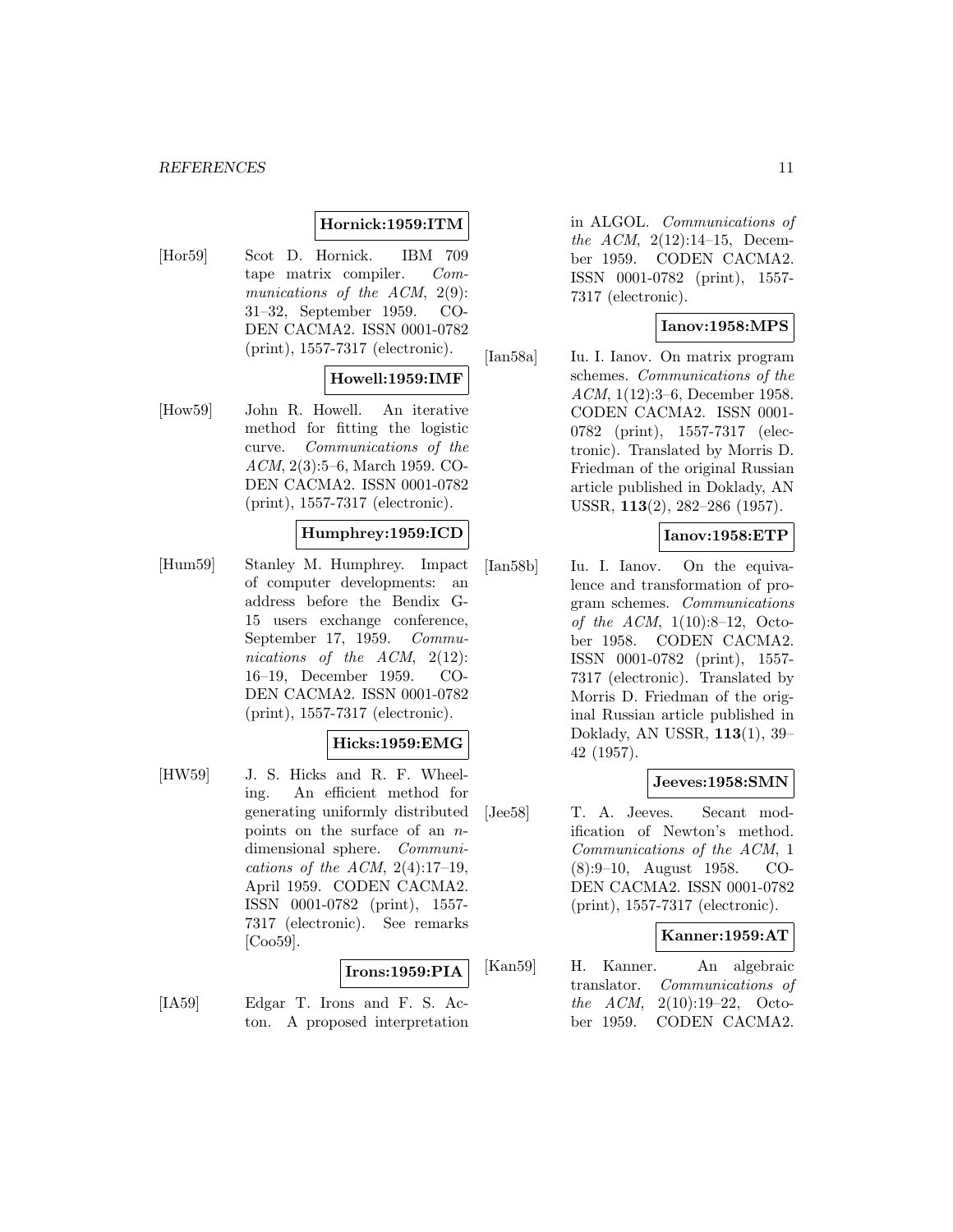ISSN 0001-0782 (print), 1557- 7317 (electronic).

# **Kautz:1958:BTF**

[Kau58] William H. Kautz. Binary and truth-function operations on a decimal computer with an extract command. Communications of the ACM,  $1(5):12-13$ , May 1958. CODEN CACMA2. ISSN 0001-0782 (print), 1557- 7317 (electronic). See corrections [KVJ58].

# **Kenny:1958:PBC**

[KH58] B. C. Kenny and J. A. Hunter. A programmed binary counter for the IBM Type 650 calculator. Communications of the ACM, 1 (1):11–12, January 1958. CO-DEN CACMA2. ISSN 0001-0782 (print), 1557-7317 (electronic).

# **Knuth:1959:RAT**

[Knu59] Donald E. Knuth. RUNCIBLE — algebraic translation on a limited computer. Communications of the  $ACM$ ,  $2(11):18-21$ , November 1959. CODEN CACMA2. ISSN 0001-0782 (print), 1557- 7317 (electronic).

# **Kautz:1958:APS**

[KVJ58] William H. Kautz, Edward A. Voorhees, and T. A. Jeeves. Automatic programming systems. Communications of the ACM, 1(8):6–8, August 1958. CO-DEN CACMA2. ISSN 0001-0782 (print), 1557-7317 (electronic). Contains corrections to [Kau58].

### **Luebbert:1959:SCR**

[LC59] William F. Luebbert and Percy W. Collom, Jr. Signal Corps research and development on automatic programming of digital computers. Communications of the ACM,  $2(2):22-27$ , February 1959. CODEN CACMA2. ISSN 0001-0782 (print), 1557- 7317 (electronic).

# **Lesh:1959:MDL**

[Les59] Fred H. Lesh. Multi-dimensional least-squares polynomial curve fitting. Communications of the ACM, 2(9):29–30, September 1959. CODEN CACMA2. ISSN 0001-0782 (print), 1557- 7317 (electronic).

# **Li:1959:ODB**

[Li59] Shu-T'ien Li. Octal diagrams of binary conception and their applicability to computer design logic. Communications of the ACM, 2(9):28–29, September 1959. CODEN CACMA2. ISSN 0001-0782 (print), 1557- 7317 (electronic).

#### **Larson:1959:RFS**

[LM59] E. H. Larson and D. P. Marshall. A routine to find the solution of simultaneous linear equations with polynomial coefficients. Communications of the ACM, 2(4):16–17, April 1959. CODEN CACMA2. ISSN 0001- 0782 (print), 1557-7317 (electronic).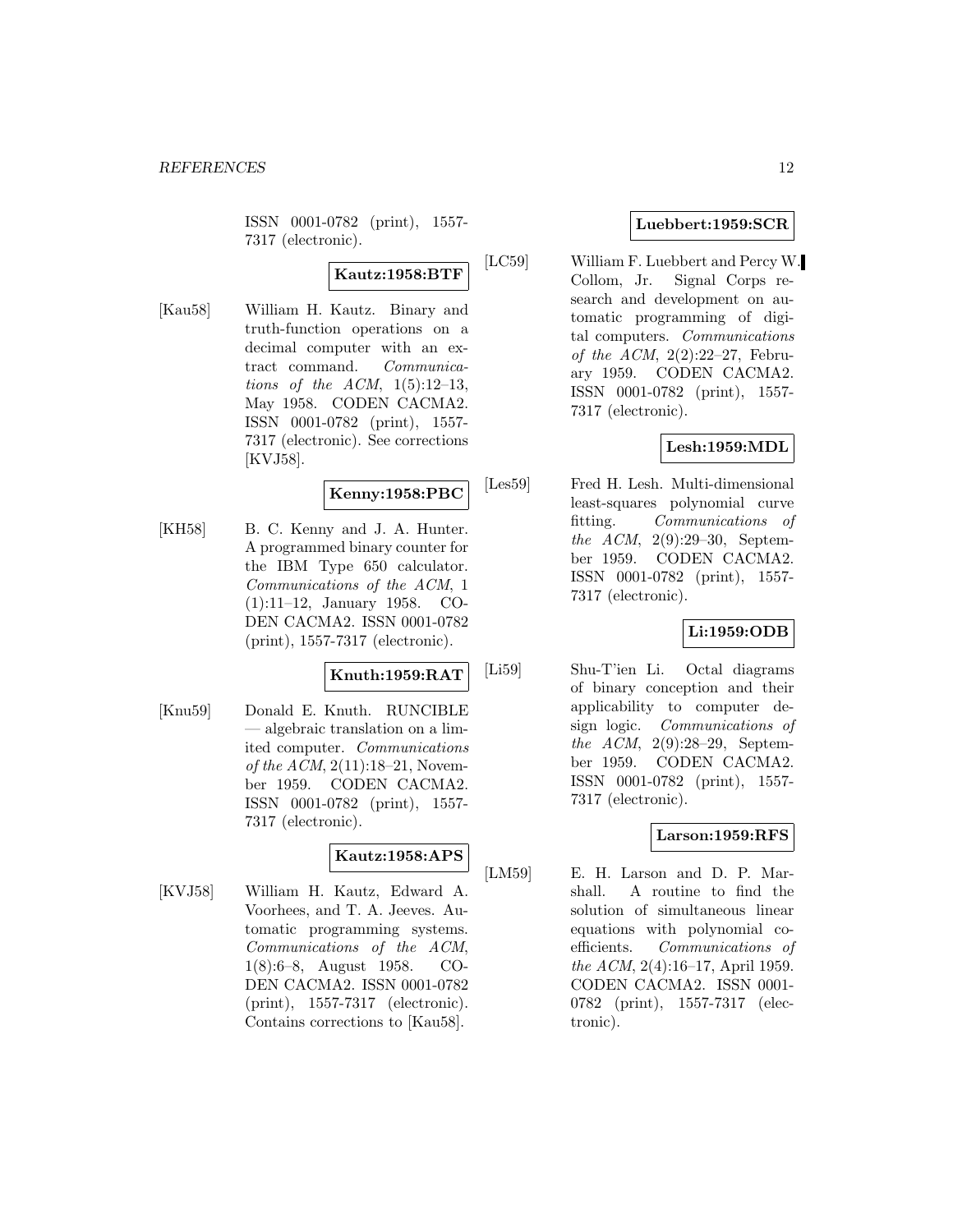#### **McCarthy:1959:LE**

[McC59] John McCarthy. Letter to the editor. Communications of the ACM, 2(8):2–3, August 1959. CODEN CACMA2. ISSN 0001- 0782 (print), 1557-7317 (electronic).

#### **Machmudov:1959:LSS**

[MP59] U. A. Machmudov and A. S. Popov. LEM-1, small size general purpose digital computer using magnetic (ferrite) elements. Communications of the ACM, 2 (10):3–9, October 1959. CO-DEN CACMA2. ISSN 0001-0782 (print), 1557-7317 (electronic).

# **Maehly:1960:LEF**

[MSR60] Hans J. Maehly, J. Svigals, and J. B. Reid. Letters to the Editor: Fingers or fists? (the choice of decimal or binary representation). Communications of the  $ACM$ , 3(3):A11–A13, March 1960. CODEN CACMA2. ISSN 0001-0782 (print), 1557- 7317 (electronic). See [Buc59].

#### **Muller:1958:UCI**

[Mul58] Mervin E. Muller. The use of computers in inspection procedures. Communications of the  $ACM$ ,  $1(11):7-13$ , November 1958. CODEN CACMA2. ISSN 0001-0782 (print), 1557- 7317 (electronic).

#### **Muller:1959:NMG**

[Mul59] Mervin E. Muller. A note on a method for generating points uniformly on N-dimensional

spheres. Communications of the ACM, 2(4):19–20, April 1959. CODEN CACMA2. ISSN 0001- 0782 (print), 1557-7317 (electronic).

# **Morris:1958:UAD**

[MW58] E. F. Morris and T. E. Wohr. Unusual applications department — automatic implementation of computer logic. Communications of the ACM,  $1(5):14-20$ , May 1958. CODEN CACMA2. ISSN 0001-0782 (print), 1557- 7317 (electronic).

#### **Nadler:1959:SNC**

[Nad59] Morton Nadler. Some notes on computer research in Eastern Europe. Communications of the ACM, 2(12):1–2, December 1959. CODEN CACMA2. ISSN 0001- 0782 (print), 1557-7317 (electronic).

#### **Nadler:1959:SRC**

[NS59a] Mortin Nadler and A. Sengupta. Shift-register code for indexing applications. Communications of the ACM, 2(10):40–43, October 1959. CODEN CACMA2. ISSN 0001-0782 (print), 1557- 7317 (electronic).

# **Nather:1959:ANR**

[NS59b] Virginia Nather and Ward C. Sangren. Abstracts — nuclear reactor codes. Communications of the  $ACM$ ,  $2(1):6-32$ , January 1959. CODEN CACMA2. ISSN 0001-0782 (print), 1557- 7317 (electronic).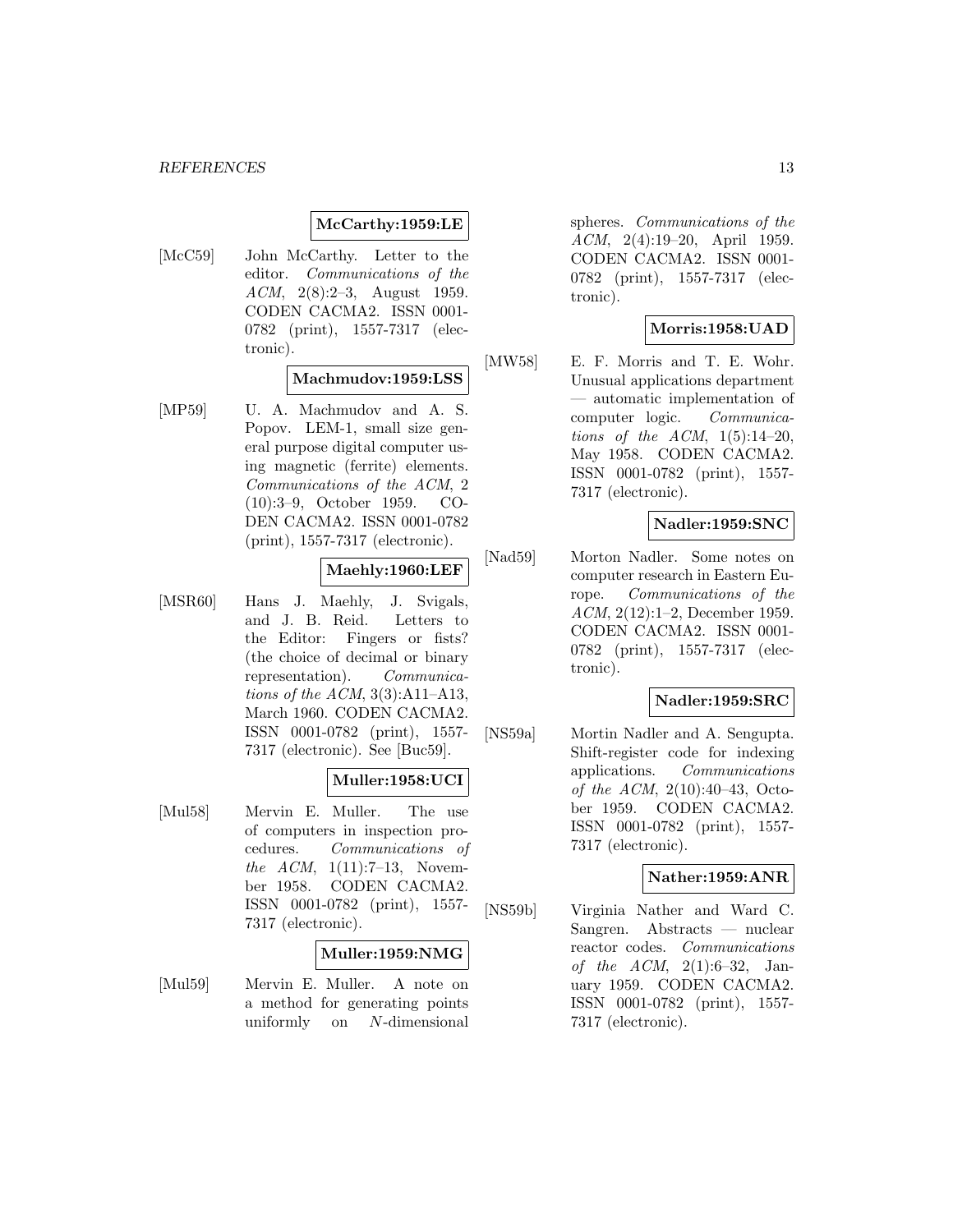#### *REFERENCES* 14

# **Perlis:1958:A**

[Per58] Alan J. Perlis. Announcement. Communications of the ACM, 1(1):1, January 1958. CO-DEN CACMA2. ISSN 0001-0782 (print), 1557-7317 (electronic).

#### **Perlis:1959:LEa**

[Per59a] Alan J. Perlis. Letters to the editor. Communications of the ACM, 2(5):3–9, May 1959. CO-DEN CACMA2. ISSN 0001-0782 (print), 1557-7317 (electronic).

#### **Perlis:1959:LEb**

[Per59b] Alan J. Perlis. Letters to the editor. Communications of the ACM, 2(8):2–5, August 1959. CODEN CACMA2. ISSN 0001- 0782 (print), 1557-7317 (electronic).

#### **Powers:1959:ESF**

[Pow59] John E. Powers. Elimination of special functions from differential equations. Communications of the ACM, 2(3):3–4, March 1959. CODEN CACMA2. ISSN 0001- 0782 (print), 1557-7317 (electronic).

#### **Perlis:1958:PRI**

[PS58] Alan J. Perlis and K. Samelson. Preliminary report — International Algebraic Language. Communications of the ACM, 1 (12):8–22, December 1958. CO-DEN CACMA2. ISSN 0001-0782 (print), 1557-7317 (electronic).

# **Randels:1958:NEB**

[RR58] James B. Randels and Roy F. Reeves. Note on empirical bounds for generating Bessel functions. Communications of the ACM, 1(5):3–5, May 1958. CODEN CACMA2. ISSN 0001- 0782 (print), 1557-7317 (electronic).

# **Sarafyan:1959:NMC**

[Sar59] Diran Sarafyan. A new method of computation of square roots without using division. Communications of the ACM,  $2(11)$ : 23–24, November 1959. CO-DEN CACMA2. ISSN 0001-0782 (print), 1557-7317 (electronic). See comments [Tra60b].

#### **Schwartz:1959:TCC**

[SC59] B. L. Schwartz and H. A. Cress. A technique for computing critical rotational speeds of flexible shafts on an automatic computer. Communications of the ACM, 2(6):27–31, June 1959. CO-DEN CACMA2. ISSN 0001-0782 (print), 1557-7317 (electronic).

#### **Schecher:1959:PME**

[Sch59] Heinz Schecher. Programming for a machine with an extended address calculational mechanism. Communications of the ACM, 2(6):32–38, June 1959. CO-DEN CACMA2. ISSN 0001-0782 (print), 1557-7317 (electronic).

#### **Selden:1958:NA**

[Sel58] W. Selden. Need for an algorithm. Communications of the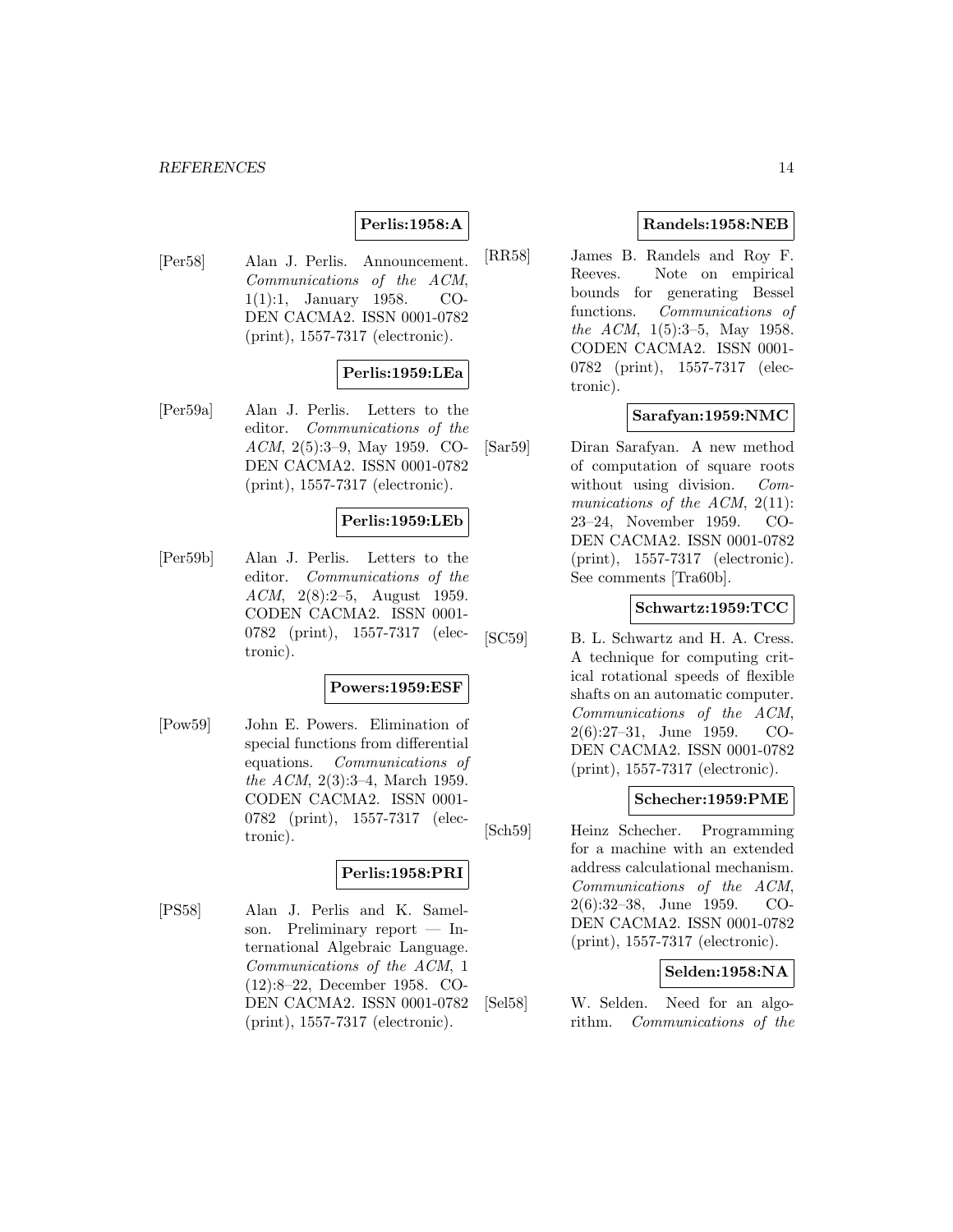ACM, 1(4):7–9, April 1958. CO-DEN CACMA2. ISSN 0001-0782 (print), 1557-7317 (electronic).

# **Shell:1959:HSS**

[She59a] Donald L. Shell. A high-speed sorting procedure. Communications of the ACM,  $2(7):30-32$ , July 1959. CODEN CACMA2. ISSN 0001-0782 (print), 1557- 7317 (electronic).

# **Sheridan:1959:ATC**

[She59b] Peter B. Sheridan. The arithmetic translator compiler of the IBM FORTRAN Automatic Coding System. Communications of the ACM,  $2(2):9-21$ , February 1959. CODEN CACMA2. ISSN 0001-0782 (print), 1557- 7317 (electronic). URL http:/ /community.computerhistory. org/scc/projects/FORTRAN/paper/ p9-sheridan.pdf.

# **Sisson:1958:IDR**

[Sis58] Roger L. Sisson. An improved decimal redundancy check. Communications of the ACM,  $1(5)$ : 10–12, May 1958. CODEN CACMA2. ISSN 0001-0782 (print), 1557-7317 (electronic).

# **Stillson:1958:LE**

[Sti58] J. Gordon Stillson. Letters to the editor. Communications of the ACM, 1(9):2, September 1958. CODEN CACMA2. ISSN 0001- 0782 (print), 1557-7317 (electronic).

# **Sugai:1958:ERR**

[Sug58] Iwao Sugai. Extraction of roots by repeated subtractions for digital computers. Communications of the ACM,  $1(12):6-8$ , December 1958. CODEN CACMA2. ISSN 0001-0782 (print), 1557- 7317 (electronic).

# **Strong:1958:PPCa**

[SWT<sup>+</sup>58a] J. Strong, J. Wegstein, A. Tritter, J. Olsztyn, O. Mock, and T. Steel. The problem of programming communication with changing machines: a proposed solution (part 1). Communications of the ACM,  $1(8):12-$ 18, August 1958. CODEN CACMA2. ISSN 0001-0782 (print), 1557-7317 (electronic).

# **Strong:1958:PPCb**

[SWT<sup>+</sup>58b] J. Strong, J. H. Wegstein, A. Tritter, J. Olsztyn, Owen R. Mock, and T. Steel. The problem of programming communication with changing machines A proposed solution (Part 2). Communications of the ACM,  $1(9):9-16$ , ???? 1958. CODEN CACMA2. ISSN 0001-0782 (print), 1557- 7317 (electronic).

# **Takasaki:1959:JDC**

[Tak59] Isao Takasaki. J.E.I.D.A. and its computer center. Communications of the ACM, 2(10): 10–16, October 1959. CO-DEN CACMA2. ISSN 0001-0782 (print), 1557-7317 (electronic).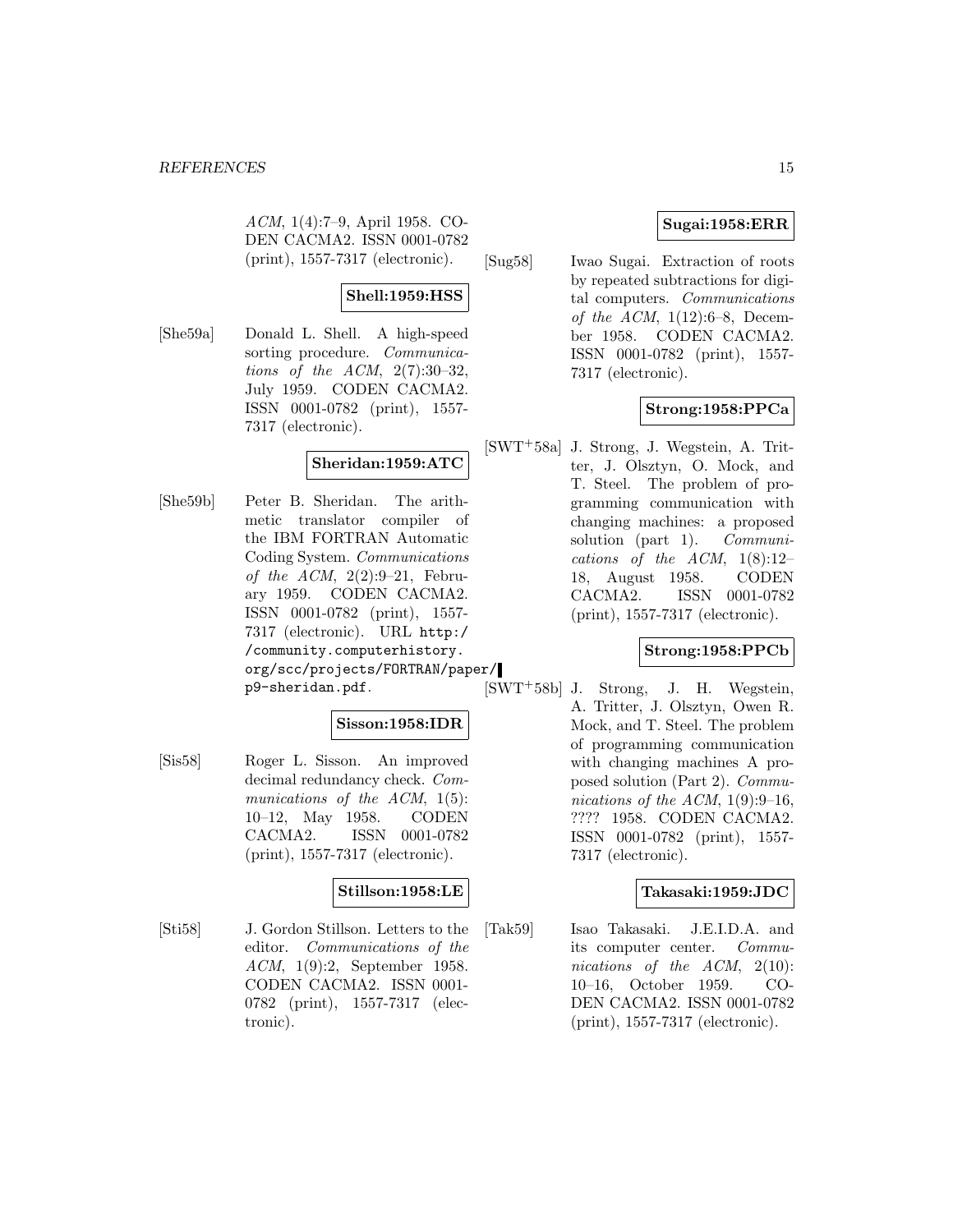#### **Taranto:1959:BCF**

[Tar59] Donald Taranto. Binary conversion, with fixed decimal precision, of a decimal fraction. Communications of the ACM, 2(7):27, July 1959. CODEN CACMA2. ISSN 0001-0782 (print), 1557- 7317 (electronic).

# **Traub:1960:CPP**

[Tra60a] J. F. Traub. Comment on a previous paper [M. J. Aegerter, Construction of a Set of Test Matrices, Comm. ACM **2**(8), 10– 12 August (1990)]. Communications of the ACM, 3(6):352, June 1960. CODEN CACMA2. ISSN 0001-0782 (print), 1557- 7317 (electronic). See [Aeg59].

# **Traub:1960:CNM**

[Tra60b] J. F. Traub. Comments on a recent paper ["A New Method of Computation of Square Roots Without Using Division"]. Communications of the ACM, 3(2): 86, February 1960. CODEN CACMA2. ISSN 0001-0782 (print), 1557-7317 (electronic). See [Sar59].

# **Vanderburgh:1958:LKT**

[Van58] A. Vanderburgh. The Lincoln Keyboard: a typewriter keyboard designed for computer input flexibility. Communications of the ACM, 1(7):4, July 1958. CODEN CACMA2. ISSN 0001- 0782 (print), 1557-7317 (electronic).

### **Verzuh:1958:LE**

[VH58] F. M. Verzuh and Charles C. Holt. Letters to the editor. Communications of the ACM,  $1(6):3$ , June 1958. CODEN CACMA2. ISSN 0001-0782 (print), 1557- 7317 (electronic).

#### **Voorhees:1958:AFF**

[Voo58] Edward A. Voorhees. Algebraic formulation of flow diagrams. Communications of the ACM, 1(6):4–8, June 1958. CO-DEN CACMA2. ISSN 0001-0782 (print), 1557-7317 (electronic).

#### **Wadey:1958:TSR**

[Wad58] W. G. Wadey. Two squareroot approximations. Communications of the  $ACM$ ,  $1(11)$ : 13–14, November 1958. CO-DEN CACMA2. ISSN 0001-0782 (print), 1557-7317 (electronic).

#### **Weiss:1958:LE**

[WC58] E. A. Weiss and Henry P. T. Corley. Letters to the editor. Communications of the ACM,  $1(4):5$ , April 1958. CODEN CACMA2. ISSN 0001-0782 (print), 1557- 7317 (electronic).

#### **Wegstein:1958:ACI**

[Weg58] J. H. Wegstein. Accelerating convergence of iterative processes. Communications of the ACM, 1(6):9–13, June 1958. CO-DEN CACMA2. ISSN 0001-0782 (print), 1557-7317 (electronic).